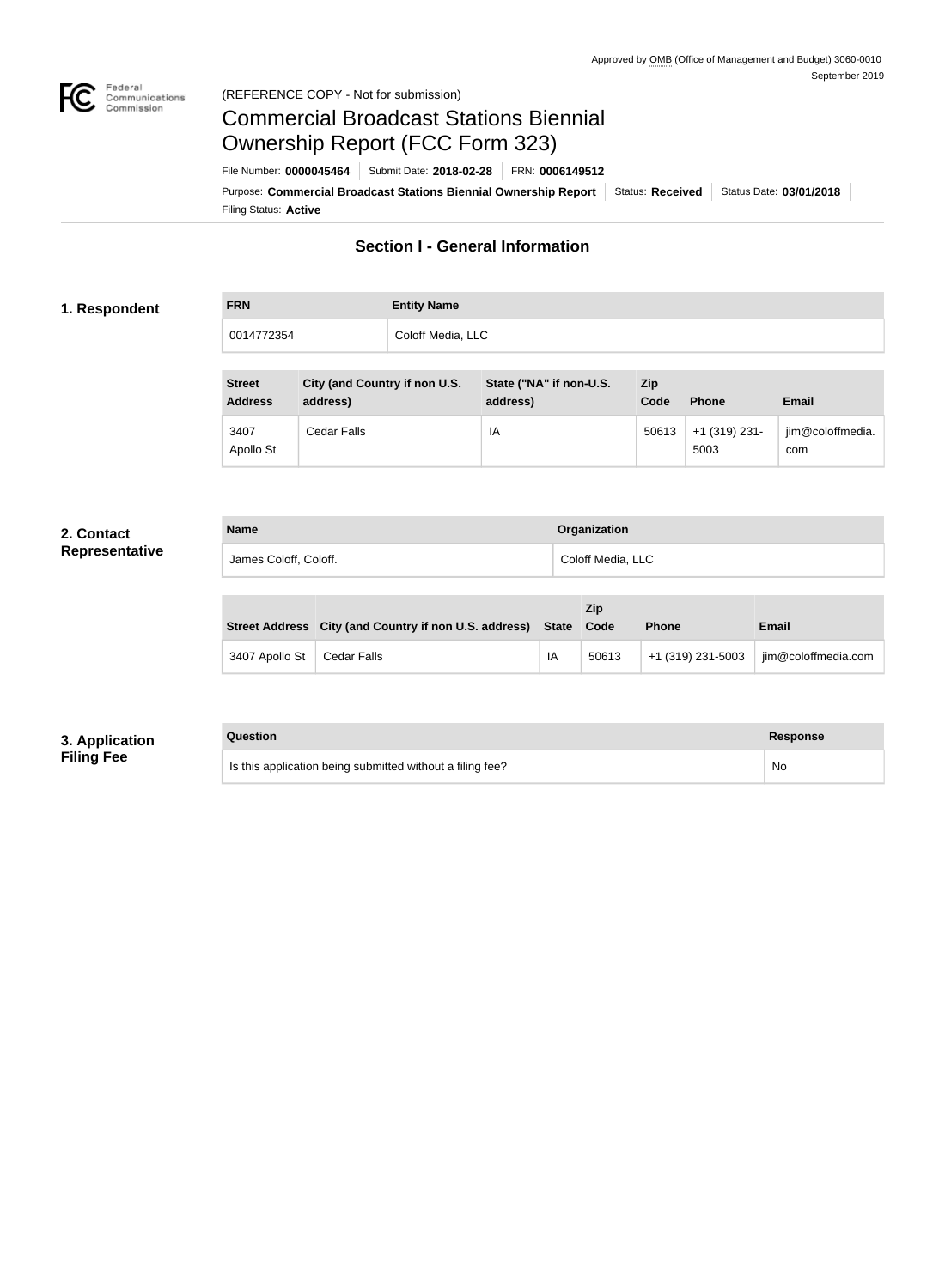| <b>Fees</b> | <b>Application Type</b> | <b>Form Number</b> | <b>Fee Code</b> | Quantity | <b>Fee Amount</b> | <b>Subtotal</b> |
|-------------|-------------------------|--------------------|-----------------|----------|-------------------|-----------------|
|             | Biennial                | Form 323           | <b>MAR</b>      | 10       | 85                | \$700.00        |
|             |                         |                    |                 |          | Total             | \$700.00        |

## **4. Nature of Respondent**

| (a) Provide the following information about the Respondent: |                        |  |
|-------------------------------------------------------------|------------------------|--|
| <b>Relationship to stations/permits</b>                     | Licensee               |  |
| <b>Nature of Respondent</b>                                 | For-profit corporation |  |

**(b) Provide the following information about this report:**

| <b>Purpose</b> | Biennial                                                                                                                                                                               |
|----------------|----------------------------------------------------------------------------------------------------------------------------------------------------------------------------------------|
| "As of" date   | 10/01/2017                                                                                                                                                                             |
|                | When filing a biennial ownership report or validating<br>and resubmitting a prior biennial ownership report, this<br>date must be Oct. 1 of the year in which this report is<br>filed. |

## **5. Licensee(s) and Station(s)**

#### **Respondent is filing this report to cover the following Licensee(s) and station(s):**

| Licensee/Permittee Name | <b>FRN</b> |
|-------------------------|------------|
| Coloff Media, LLC       | 0014772354 |

| Fac. ID No. | <b>Call Sign</b> | <b>City</b>         | <b>State</b> | <b>Service</b> |
|-------------|------------------|---------------------|--------------|----------------|
| 9726        | <b>KCFI</b>      | <b>CEDAR FALLS</b>  | IA           | AM             |
| 17227       | <b>KCVM</b>      | <b>EVANSDALE</b>    | IA           | <b>FM</b>      |
| 30128       | <b>KLKK</b>      | <b>CLEAR LAKE</b>   | IA           | <b>FM</b>      |
| 41098       | <b>KCZE</b>      | <b>NEW HAMPTON</b>  | IA           | <b>FM</b>      |
| 41099       | <b>KSMA-FM</b>   | <b>OSAGE</b>        | IA           | <b>FM</b>      |
| 41100       | <b>KCHA-FM</b>   | <b>CHARLES CITY</b> | IA           | <b>FM</b>      |
| 41102       | <b>KCHA</b>      | <b>CHARLES CITY</b> | IA           | AM             |
| 64125       | <b>KMCH</b>      | <b>MANCHESTER</b>   | IA           | <b>FM</b>      |
| 85062       | <b>KHAM</b>      | <b>BRITT</b>        | IA           | <b>FM</b>      |
| 87158       | <b>KCNZ</b>      | <b>CEDAR FALLS</b>  | IA           | AM             |
| 142511      | <b>K293CH</b>    | <b>WATERLOO</b>     | IA           | <b>FX</b>      |
| 144718      | <b>K286CI</b>    | <b>WAVERLY</b>      | IA           | <b>FX</b>      |
| 200184      | K277DM           | <b>CHARLES CITY</b> | IA           | <b>FX</b>      |
|             |                  |                     |              |                |

# **Section II – Biennial Ownership Information**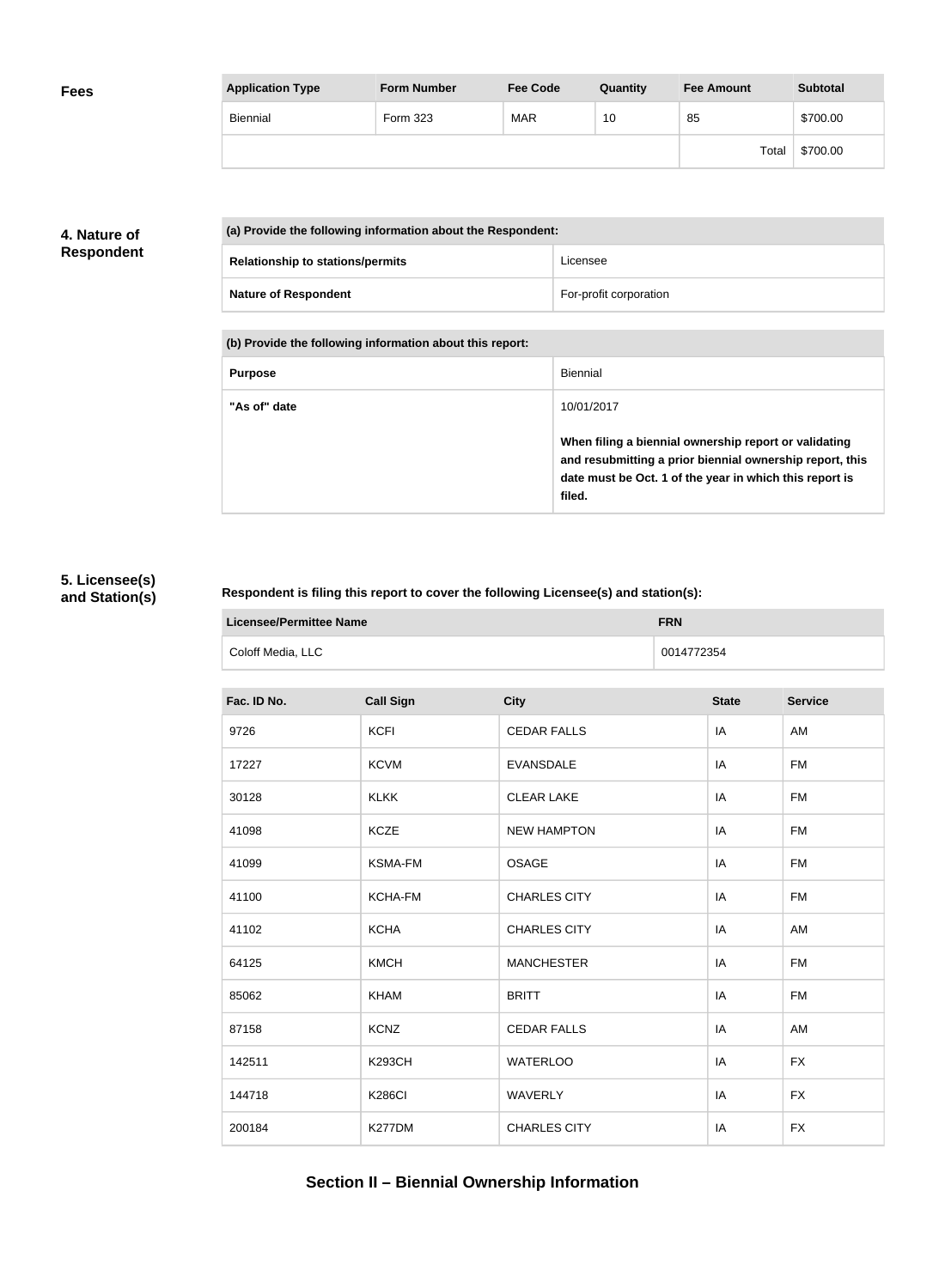**1. 47 C.F.R. Section 73.3613 and Other Documents**

Licensee Respondents that hold authorizations for one or more full power television, AM, and/or FM stations should list all contracts and other instruments set forth in 47 C.F.R. Section 73.3613(a) through (c) for the facility or facilities listed on this report. In addition, attributable Local Marketing Agreements (LMAs) and attributable Joint Sales Agreements (JSAs) must be disclosed by the licensee of the brokering station on its ownership report. If the agreement is an attributable LMA, an attributable JSA, or a network affiliation agreement, check the appropriate box. Otherwise, select "Other." Non-Licensee Respondents, as well as Licensee Respondents that only hold authorizations for Class A television and/or low power television stations, should select "Not Applicable" in response to this question.

Not Applicable.

#### **2. Ownership Interests**

**(a)** Ownership Interests. This Question requires Respondents to enter detailed information about ownership interests by generating a series of subforms. Answer each question on each subform. The first subform listing should be for the Respondent itself. If the Respondent is not a natural person, also list each of the officers, directors, stockholders, non-insulated partners, non-insulated members, and any other persons or entities with a direct attributable interest in the Respondent pursuant to the standards set forth in 47 C.F.R. Section 73.3555. (A "direct" interest is one that is not held through any intervening companies or entities.) List each interest holder with a direct attributable interest in the Respondent separately.

Leave the percentage of total assets (Equity Debt Plus) field blank for an interest holder unless that interest holder has an attributable interest in the Respondent solely on the basis of the Commission's Equity Debt Plus attribution standard, 47 C.F.R. Section 73.3555, Note 2(i).

In the case of vertical or indirect ownership structures, list only those interests in the Respondent that also represent an attributable interest in the Licensee(s) for which the report is being submitted.

Entities that are part of an organizational structure that includes holding companies or other forms of indirect ownership must file separate ownership reports. In such a structure do not report, or file a separate report for, any interest holder that does not have an attributable interest in the Licensee(s) for which the report is being submitted.

Please see the Instructions for further detail concerning interests that must be reported in response to this question.

The Respondent must provide an FCC Registration Number for each interest holder reported in response to this question. Please see the Instructions for detailed information and guidance concerning this requirement.

| <b>Ownership Information</b>                                      |                                                         |                      |                            |  |
|-------------------------------------------------------------------|---------------------------------------------------------|----------------------|----------------------------|--|
| <b>FRN</b>                                                        | 0014772354                                              |                      |                            |  |
| <b>Entity Name</b>                                                | Coloff Media, LLC                                       |                      |                            |  |
| <b>Address</b>                                                    | PO Box                                                  |                      |                            |  |
|                                                                   | <b>Street 1</b>                                         | 3407 Apollo St       |                            |  |
|                                                                   | <b>Street 2</b>                                         |                      |                            |  |
|                                                                   | <b>City</b>                                             | <b>Cedar Falls</b>   |                            |  |
|                                                                   | State ("NA" if non-U.S.<br>address)                     | IA                   |                            |  |
|                                                                   | <b>Zip/Postal Code</b>                                  | 50613                |                            |  |
|                                                                   | Country (if non-U.S.<br>address)                        | <b>United States</b> |                            |  |
| <b>Listing Type</b>                                               | Respondent                                              |                      |                            |  |
| <b>Positional Interests</b><br>(check all that apply)             | Respondent                                              |                      |                            |  |
| <b>Tribal Nation or Tribal</b><br><b>Entity</b>                   | Interest holder is not a Tribal nation or Tribal entity |                      |                            |  |
| <b>Interest Percentages</b><br>Voting<br>(enter percentage values |                                                         | 0.0%                 | <b>Jointly Held?</b><br>No |  |
| from 0.0 to 100.0)                                                | <b>Equity</b>                                           | 0.0%                 |                            |  |
|                                                                   | <b>Total assets (Equity Debt</b><br>Plus)               | 0.0%                 |                            |  |
|                                                                   |                                                         |                      |                            |  |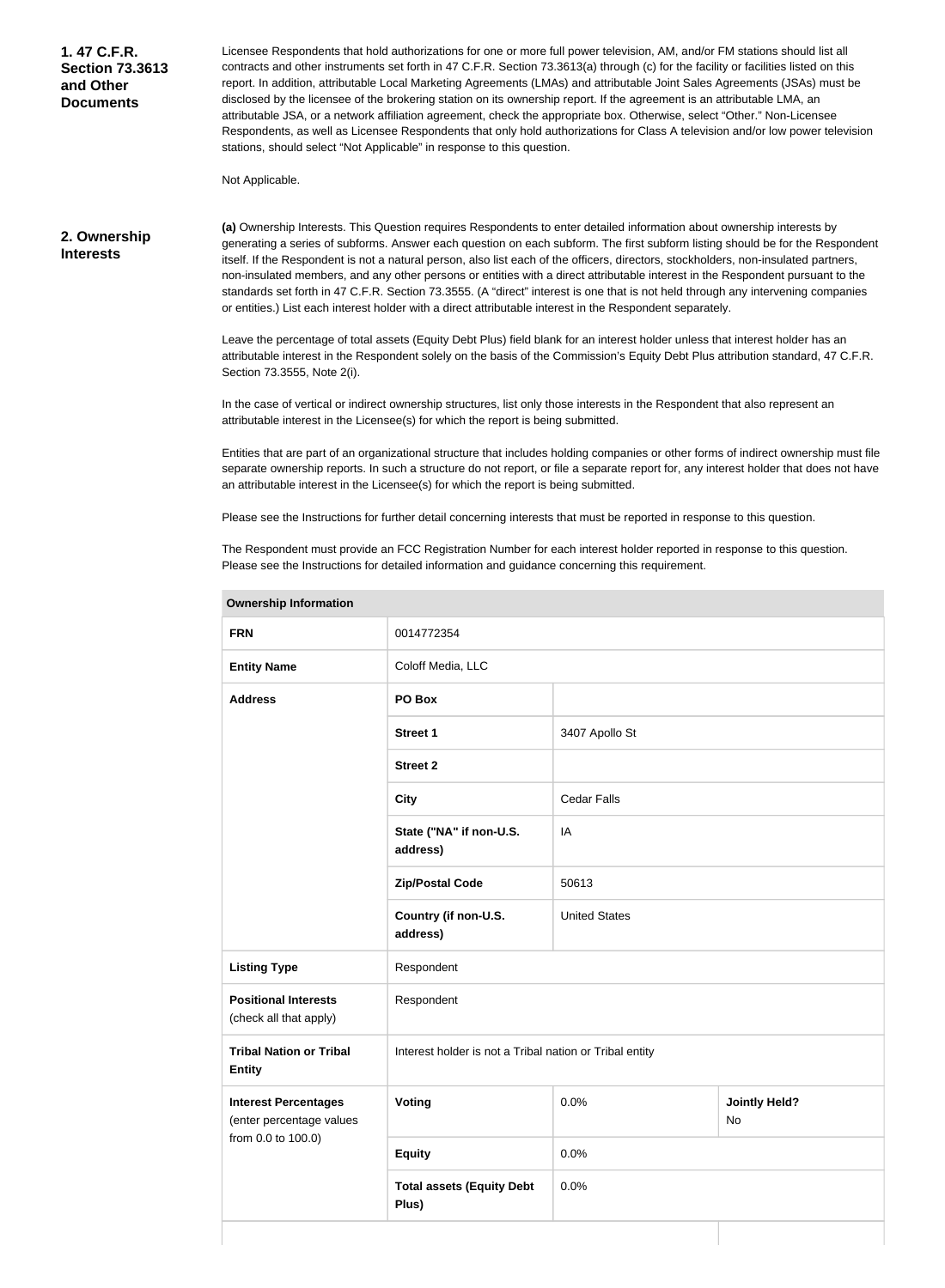| <b>Ownership Information</b>                                 |                                                                                      |                        |                            |  |
|--------------------------------------------------------------|--------------------------------------------------------------------------------------|------------------------|----------------------------|--|
| <b>FRN</b>                                                   | 0011342516                                                                           |                        |                            |  |
| <b>Name</b>                                                  | James A. Coloff                                                                      |                        |                            |  |
| <b>Address</b>                                               | PO Box                                                                               |                        |                            |  |
|                                                              | <b>Street 1</b>                                                                      | 3407 Apollo St         |                            |  |
|                                                              | <b>Street 2</b>                                                                      |                        |                            |  |
|                                                              | <b>City</b>                                                                          | <b>Cedar Falls</b>     |                            |  |
|                                                              | State ("NA" if non-U.S.<br>address)                                                  | IA                     |                            |  |
|                                                              | <b>Zip/Postal Code</b>                                                               | 50613-3407             |                            |  |
|                                                              | Country (if non-U.S.<br>address)                                                     | <b>United States</b>   |                            |  |
| <b>Listing Type</b>                                          | Other Interest Holder                                                                |                        |                            |  |
| <b>Positional Interests</b><br>(check all that apply)        | LC/LLC/PLLC Member, Owner                                                            |                        |                            |  |
| Citizenship, Gender,                                         | <b>Citizenship</b>                                                                   | <b>US</b>              |                            |  |
| <b>Ethnicity, and Race</b><br><b>Information (Natural</b>    | Gender                                                                               | Male                   |                            |  |
| <b>Persons Only)</b>                                         | <b>Ethnicity</b>                                                                     | Not Hispanic or Latino |                            |  |
|                                                              | Race                                                                                 | White                  |                            |  |
| <b>Interest Percentages</b><br>(enter percentage values      | Voting                                                                               | 100.0%                 | <b>Jointly Held?</b><br>No |  |
| from 0.0 to 100.0)                                           | <b>Equity</b>                                                                        | 100.0%                 |                            |  |
|                                                              | <b>Total assets (Equity Debt</b><br>Plus)                                            | 100.0%                 |                            |  |
| that do not appear on this report?                           | Does interest holder have an attributable interest in one or more broadcast stations |                        | Yes                        |  |
|                                                              |                                                                                      |                        |                            |  |
| interests, not reported in this filing are non-attributable. | (b) Respondent certifies that any interests, including equity, financial, or voting  |                        | Yes                        |  |

If "No," submit as an exhibit an explanation.

| (c) Does the Respondent or any reported interest holder<br>hold an attributable interest in any newspaper entities in<br>the same market as any station for which this report is<br>filed, as defined in 47 C.F.R. Section 73.3555? | No. |
|-------------------------------------------------------------------------------------------------------------------------------------------------------------------------------------------------------------------------------------|-----|
| If "Yes," provide information describing the interest(s), using<br>EITHER the subform OR the spreadsheet option below.<br>Respondents with a large number (50 or more) of entries to<br>submit should use the spreadsheet option.   |     |
|                                                                                                                                                                                                                                     |     |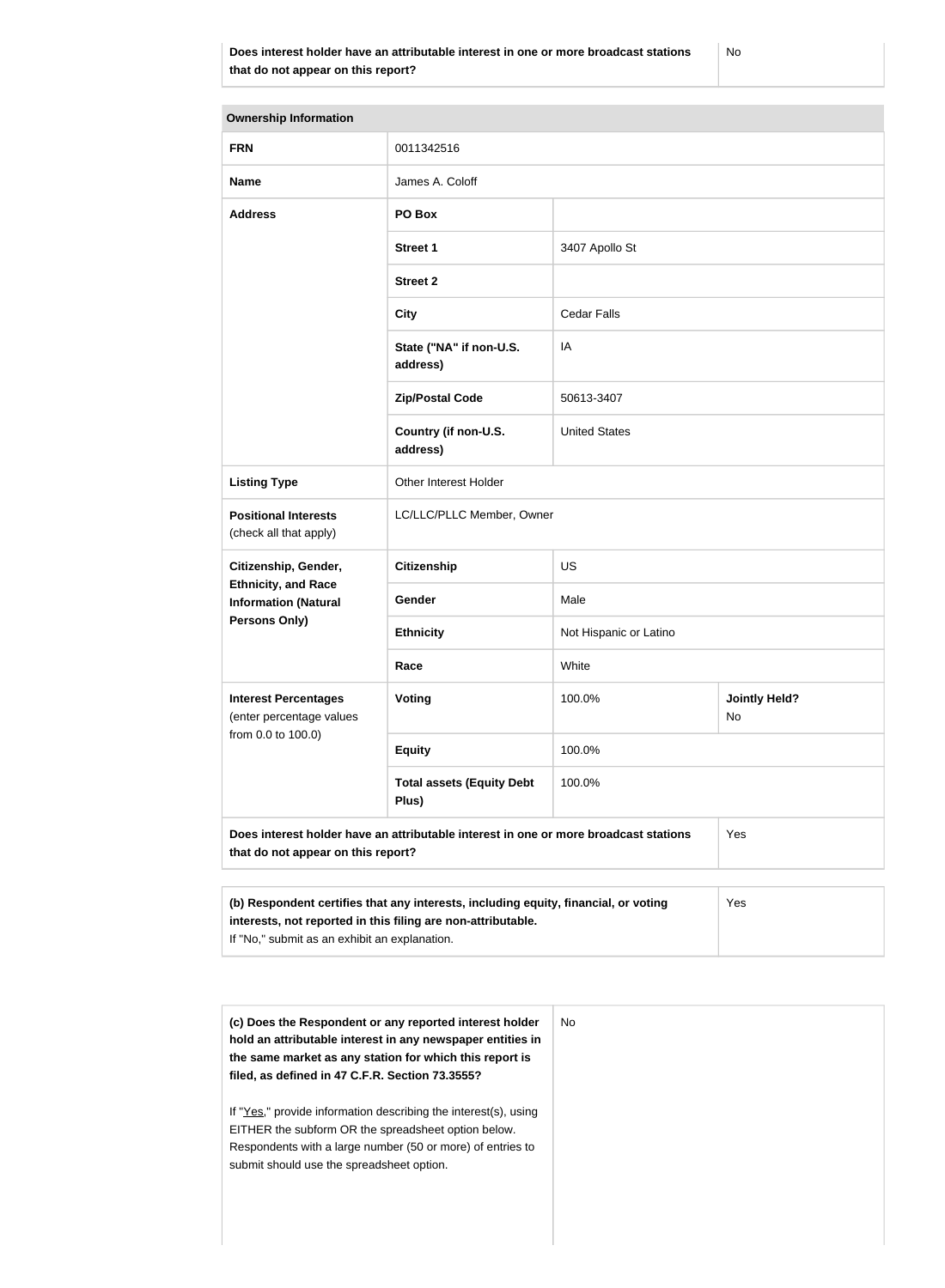| NOTE: Spreadsheets must be submitted in a special XML<br>Spreadsheet format with the appropriate structure that is<br>specified in the documentation. For instructions on how to<br>use the spreadsheet option to complete this question<br>(including templates to start with), please Click Here.                                                                                                                                                                                                                                                                                                                                              |
|--------------------------------------------------------------------------------------------------------------------------------------------------------------------------------------------------------------------------------------------------------------------------------------------------------------------------------------------------------------------------------------------------------------------------------------------------------------------------------------------------------------------------------------------------------------------------------------------------------------------------------------------------|
| If using the subform, leave the percentage of total assets<br>(Equity Debt Plus) field blank for an interest holder unless<br>that interest holder has an attributable interest in the<br>newspaper entity solely on the basis of the Commission's<br>Equity Debt Plus attribution standard, 47 C.F.R. Section<br>73.3555, Note 2(i). If using an XML Spreadsheet, enter "NA"<br>into the percentage of total assets (Equity Debt Plus) field<br>for an interest holder unless that interest holder has an<br>attributable interest in the newspaper entity solely on the<br>basis of the Commission's Equity Debt Plus attribution<br>standard. |
| The Respondent must provide an FCC Registration Number<br>for each interest holder reported in response to this<br>question. Please see the Instructions for detailed information<br>and guidance concerning this requirement.                                                                                                                                                                                                                                                                                                                                                                                                                   |

**(d) Are any of the individuals listed as an attributable interest holder in the Respondent married to each other or related to each other as parentchild or as siblings?** No

No

If "Yes," provide the following information for each such the relationship.

**(e) Is Respondent seeking an attribution exemption for any officer or director with duties wholly unrelated to the Licensee(s)?**

If "Yes," complete the information in the required fields and submit an Exhibit fully describing that individual's duties and responsibilities, and explaining why that individual should not be attributed an interest.

#### **3. Organizational Chart (Licensees Only)**

Attach a flowchart or similar document showing the Licensee's vertical ownership structure including the Licensee and all entities that have attributable interests in the Licensee. Licensees with a single parent entity may provide a brief explanatory textual Exhibit in lieu of a flowchart or similar document. Licensees without parent entities should so indicate in a textual Exhibit.

**Non-Licensee Respondents should select "N/A" in response to this question.**

James A. Coloff is a single individual and owns 100% of Coloff Media, LLC, the licensee.

# **Section III - Certification**

| <b>Certification</b> |  |
|----------------------|--|
|----------------------|--|

| <b>Section</b>                  | Question                                                                                                                                                                                                                                                       | <b>Response</b> |
|---------------------------------|----------------------------------------------------------------------------------------------------------------------------------------------------------------------------------------------------------------------------------------------------------------|-----------------|
| <b>Authorized Party to Sign</b> | WILLFUL FALSE STATEMENTS ON<br>THIS FORM ARE PUNISHABLE BY<br>FINE AND/OR IMPRISONMENT (U.S.<br>CODE, TITLE 18, SECTION 1001), AND<br>OR REVOCATION OF ANY STATION<br>LICENSE -- OR CONSTRUCTION<br>PERMIT (U.S. CODE, TITLE 47,<br>SECTION 312(a)(1)), AND/OR |                 |
|                                 | FORFEITURE (U.S. CODE, TITLE 47,<br>SECTION 503).                                                                                                                                                                                                              |                 |